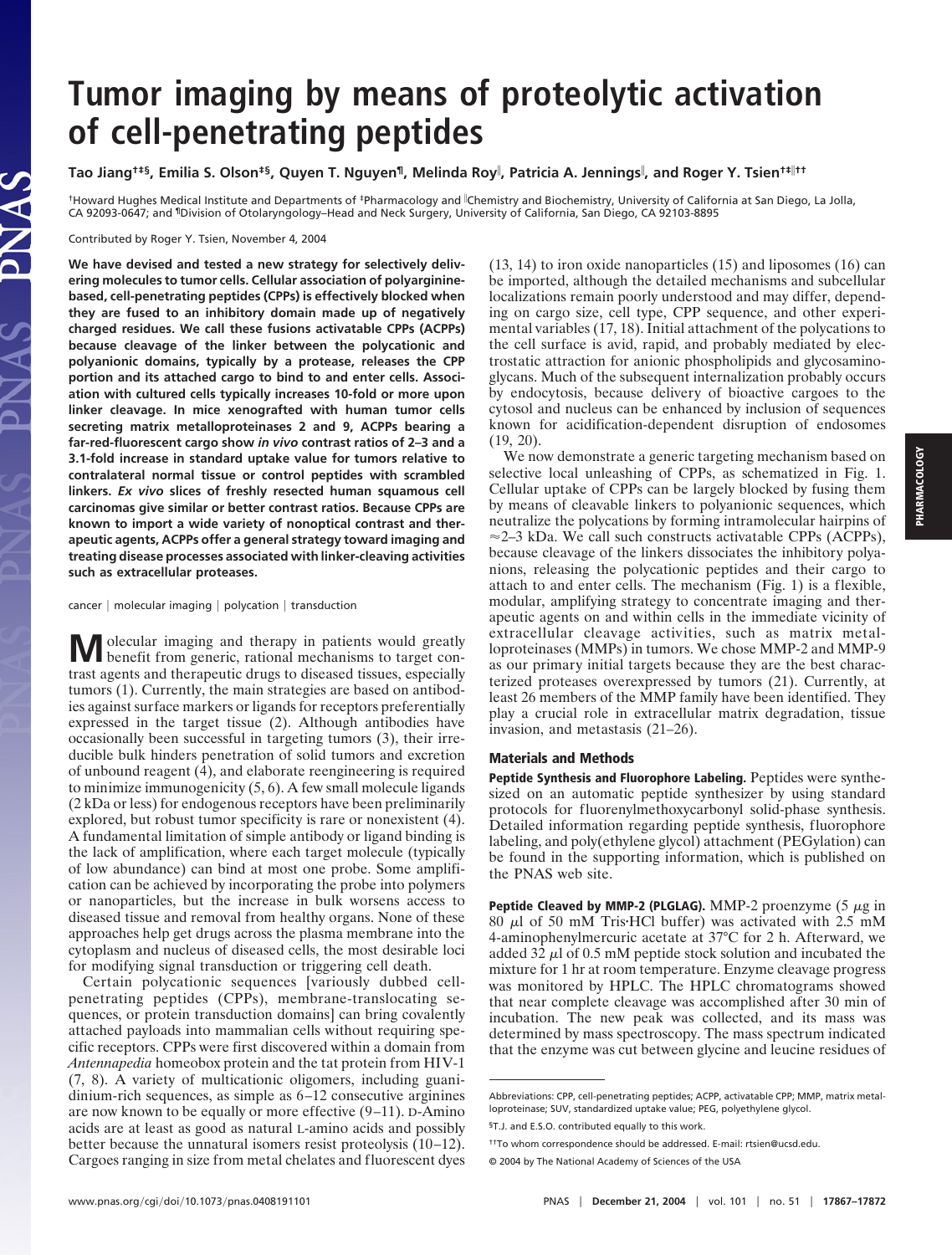

**Fig. 1.** Schematic diagram of activatable CPPs. Cellular uptake induced by a cationic peptide is blocked by a short stretch of acidic residues attached by a cleavable linker. Once the linker is cleaved, the acidic inhibitory domain drifts away, and the cationic CPP is free to carry its cargo into cells.

the MMP-2 substrates as predicted, giving products such as NH<sub>2</sub>-eeeeee-ahx-PLG and LAG-rrrrrrrr-ahx-c(Fl)-CONH<sub>2</sub>.

**FACS Analysis and Microscopy.** Jurkat cells were cultured in RPMI medium 1640 plus 10% (vol/vol) FBS to a density of  $0.5-1 \times 10^6$ cells per ml. The media was refreshed 1 day before the assay of ACPPs. Cells were washed with Hanks' balanced salt solution (HBSS) buffer three times, resuspended in HBSS at  $0.5-1 \times 10^6$ cells per ml, stained with  $1 \mu M$  peptide in HBSS at room temperature for 10 min, washed three times with cold HBSS, and analyzed by flow cytometry at 530-nm emission for fluoresceinlabeled peptides or at 675 nm for Cy5-labeled peptides. We collected 10,000 events from cells judged to be healthy by their forward and side scatter. Peptide association with HT-1080 cells was similarly quantified by flow cytometry after release from adherence with trypsin. For microscopic imaging, HT-1080 cells grown to 70% confluency were washed with HBSS three times, stained with 1.25  $\mu$ M peptide and 1  $\mu$ g/ml Hoechst 33258 (a nuclear stain), rinsed twice, trypsinized, replated on polylysinecoated dishes, and imaged for Cy5 content (excitation, 625–645 nm; emission, 665–695 nm) and Hoechst 33258 (excitation, 375–385 nm; emission, 420–460 nm).

**Xenografts in Mice.** Nude mice (age, 4–6 weeks) were injected s.c. with  $\approx 10^6$  HT-1080 cells. Once the tumors had reached  $\approx 5-7$ mm in size (typically 1–2 weeks later), animals were anesthetized with 100 mg/kg ketamine and 5 mg/kg midazolam), weighed, and injected with  $\approx 100 \mu$  of 60  $\mu$ M peptide through the tail vein. Animals were then imaged at various times by using a Nikon  $f/1.2$  camera lens in front of a cooled charge-coupled device camera (SenSys, Photometrics, Tucson, AZ). For longer lasting imaging studies, animals were allowed to wake up after 2 h of anesthesia and were reanesthetized at  $\approx$ 4 and 6 hr for further data collection. Plasma half-lives were determined by the decrease in fluorescence intensity of  $\approx$  5- $\mu$ l blood samples withdrawn periodically into heparinized capillaries. After imaging was ended, animals were killed with halothane, and organs of interest were harvested and weighed. For frozen sectioning, tissues were added to OCT cryopreservative and frozen on dry ice and hexane. Samples were stored at  $-80^{\circ}$ C and cut into 5- $\mu$ m sections at  $-20^{\circ}$ C by using a cryotome. Cy5 fluorescence was imaged as described above. To measure standardized uptake

values (SUVs), 30 mg of each tissue was added to 100  $\mu$ l of a buffered 1% SDS mixture (pH 7.6) and protease inhibitor mixture (Roche Diagnostics). The tissue was then homogenized, heated to 70°C for 15 min, microwaved for 15 sec, centrifuged at  $20,500 \times g$  for 15 min, then imaged on the same system used for whole mice. Two sets of standards (liver and kidney) were used to calibrate fluorescence intensity in terms of peptide concentration. From this calibration, the quantity of peptide in 30 mg of tissue for each organ was calculated. SUVs were calculated as the molality of peptide in the tissue divided by the total injected dose as mol/kg of body weight.

**Squamous Cell Carcinoma Specimens.** Human squamous cell carcinoma specimens from planned resections of neoplasms were collected postoperatively according to a protocol with institutional review board approval. The specimens were in ice-cold normal saline for 30 min during transport back to the laboratory, where they were cut by hand to  $\approx$  1-mm-thick slices, added to 1 ml of 1  $\mu$ M peptide for 15 min at room temperature, rinsed five times for 2 min in 1 ml of HBSS, cryosectioned, and imaged as described above.

# **Results**

**Until Cleaved Off, Polyanionic Sequences Inhibit Association of CPPs with Cells.** Given that the initial binding of CPPs to cells is electrostatic, we asked whether association with cells could be prevented by appending polyanionic sequences to give the polycations intramolecular diversions. Fluorescently labeled peptides were synthesized with nine arginine residues fused by means of cleavable linkers to six to nine consecutive acidic residues, usually glutamate. We incubated these peptides, either intact or with linkers precleaved, with Jurkat lymphocytes or HT-1080 fibrosarcoma cells and assessed cell fluorescence by flow cytometry and fluorescence microscopy of the live unfixed cells after washing away unbound peptides. Fig. 2 shows results with HT-1080 cells and an ACPP cleavable by MMP-2. The intact peptide showed 18-fold less uptake than the equimolar mixture of the two fragments resulting from linker cleavage, which in turn was similar to a control CPP with only the polycation. The flow cytometric histograms showed that fluorescence on or in healthy cells was unimodal and reasonably homogeneous (Fig. 2*A*). Single cell microscopy (Fig. 2*B*) confirmed that cargo uptake was far greater after linker cleavage and indicated that a significant fraction reached the nucleus, as judged by accumulation of fluorescence in the nucleoli, similar to results previously reported for polycation-mediated transduction (17). Analogous cleavage-dependent association with cells was observed with a variety of ACPPs containing different numbers of arginine residues, different polyanionic sequences, and linkers cleavable by a variety of proteases, including enterokinase, MMP-2, MMP-9, and urokinase plasminogen activator, or even by simple reduction of a disulfide bond (Table 1). In the best case, cell labeling increased  $>100$ -fold when the polyanion was cut off from the polycation. Both the arginine residues and the acidic residues could be D-amino acids, as desirable to restrict *in vivo* proteolysis to the central linker between the two domains. Greater contrast was obtained when the polycationic, not the polyanionic, region was closer to the C terminus. We hypothesize that this preference is because the new amino terminus created by proteolytic cleavage would reinforce the polycationic charge, whereas, if the polycation is at the N terminus, proteolysis would append a negatively charged carboxylate to the polycation. Cleavage-dependent contrast was equally observable with fluorescein or the far-red fluorophore Cy5 as cargo and with or without a PEG tail (Table 1). Such PEGylation increases solubility and slows *in vivo* excretion but is not necessary to block CPP activity.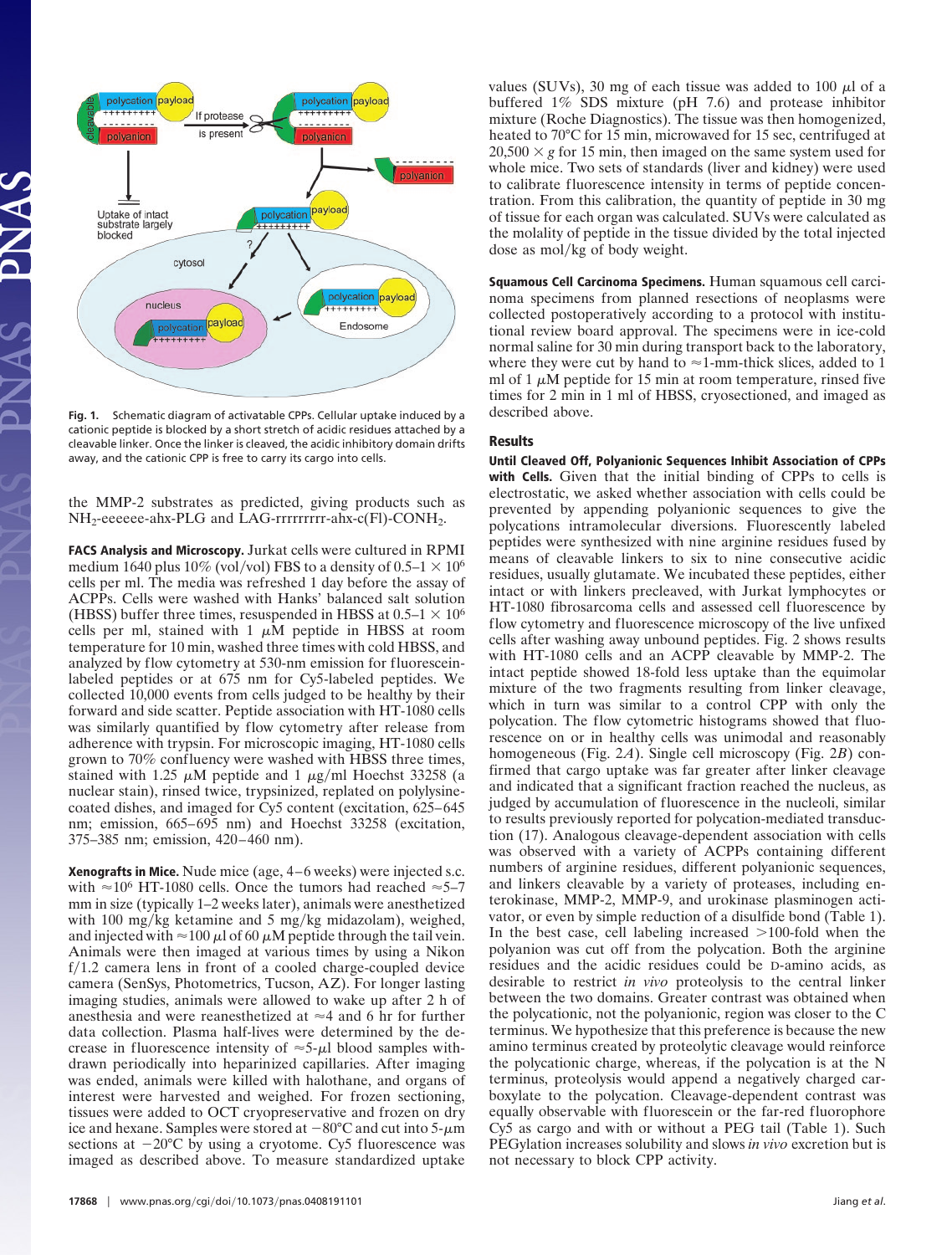

**Fig. 2.** Association of ACPPs with live HT-1080 cells depends on cleavage by MMP-2, as demonstrated by FACS analysis (*A*) and microscopy (*B* and *C*). (*A*) Trace 1 (blue) shows untreated cells. Traces 2 (orange) and 3 (green) show cells incubated for 10 min with 1  $\mu$ M uncleaved or precleaved peptide, respectively. Cells incubated with 1  $\mu$ M r<sub>9</sub>k(Cy5) are shown in red (Trace 4). (*B*) HT-1080 cells were incubated with 1  $\mu$ g/ml Hoechst 33258 (Left) and 1.25  $\mu$ M uncleaved peptide (*Center*) and imaged at Hoechst or Cy5 wavelengths (overlaid at *Right*). (*C*) Results from a similar experiment with cleaved peptide. The arrowheads indicate possible nucleoli.

**ACPPs Adopt a Hairpin Conformation Before Cleavage.** Polyanion inhibition of polycation uptake would be most easily understood if the oppositely charged segments zippered together as shown in Fig. 1. Direct evidence for such a hairpin structure was obtained by homonuclear two-dimensional NMR analysis (see supporting information for methods). Fig. 3 shows the observed nuclear Overhauser effect correlations, which reflect proton– proton proximities. The observed short-range couplings within the PLGLAG linker indicate a turn conformation (see supporting information for more detail). In addition, the numerous nuclear Overhauser effects between the strings of D-arginine and D-glutamate clearly indicate pairings that would stabilize the hairpin turn. Taken together, the data indicate that the presence of a hairpin structure, although they are not sufficient to define a complete atomic-level structure owing to chemical shift overlap.

**MMP-2 Cleavable ACPPs Concentrate in Human Tumors Xenografted into Mice.** We next tested whether ACPPs could light up proteaseexpressing human tumor xenografts in whole mice. We chose HT-1080 tumors in the axilla of nude mice because these tumors express both MMP-2 and MMP-9 and have been used to test other MMP-2 cleavable contrast agents (22, 26). Adding a PEG tail to the peptide proved helpful to prevent excessively rapid excretion; PEGs of 5, 11, and 21 kDa gave plasma half-lives of  $\approx$  5, 15, and 38 min, respectively, consistent with trends reported in ref. 27. Anesthetized mice were injected through the tail vein with either an MMP-2 cleavable ACPP, an isomeric scrambled version verified not to be a substrate for MMP-2 or MMP-9, or an all-D-amino acid version. All peptides had Cy5 attached to permit *in vivo* imaging of the far-red fluorescence through the skin. Fig. 4*A1* shows that the tumor is the brightest fluorescence visible in the live animal injected with the MMP-2-cleavable ACPP, whereas Fig. 4*B1* shows much less tumor contrast from a different animal injected with the scrambled analog. Similar cleavage-dependent contrast was seen in frozen sections at higher magnifications (Fig. 4 *A2*, *A3*, *B2*, and *B3*). To quantitate the results, we measured the contrast index defined as (fluorescence intensity of tumor  $-$  autofluorescence)/(fluorescence of normal contralateral region - autofluorescence). This index was  $2.1 \pm 0.17$  (mean  $\pm$  SE,  $n = 6$ ) for the cleavable ACPP, which was modestly but significantly higher  $(P < 0.02$ , two-tailed *t* test) than the values obtained for both the scrambled isomer (1.3  $\pm$ 0.16,  $n = 2$ ) and the all-D-amino acid control (1.5  $\pm$  0.11,  $n =$ 4). The latter values may differ from 1.0 because of the phenomenon of enhanced permeability and retention, whereby macromolecules passively accumulate in tumors because their vasculature is leakier than that of healthy tissue (28). Nevertheless, the amount of cleavable ACPP that accumulates in the tumor is significantly more than can be accounted for by the enhanced-permeability-and-retention effect, arguing for local unmasking of the CPP by enzymes secreted by the tumor.

Although Fig. 4*A1* shows that tumors become visible in intact live animals, such fluorescence images are highly biased in favor of superficial tissues, skin  $>$  s.c. tumors  $>$  deep organs. To measure the true distribution of the peptides unbiased by anatomical depth, postmortem tissue samples from different organs were homogenized in detergent to release the labeled probe, clarified by centrifugation, and quantified by Cy5 fluorescence relative to tissue standards spiked with known amounts of dye. SUVs, defined as (moles of recovered peptide/weight of tissue sample $)/$ (moles injected into animal/total body weight), are compiled in Table 2, comparing a cleavable ACPP with its all-D-amino acid control. Although the kidney and liver have the highest absolute SUVs, as typical for peptides, the tumors gave a higher ratio of SUVs between the cleavable and control peptide: 3.1. Also, of the tissues with appreciable uptake, only in the tumors did the difference between the two peptides attain statistical significance ( $P < 0.05$ , two-tailed *t* test).

**ACPPs Light Up Human Squamous Cell Carcinomas.** Although human tumor cell lines xenografted into immunodeficient mice are popular cancer models, they fail to mimic many aspects of real human tumors. To get a preliminary indication whether ACPPs would work on clinically relevant neoplasms, we applied ACPPs to coarse sections cut from tissue freshly resected from patients undergoing surgery for squamous cell carcinoma of the aerodigestive tract. These surgical samples contained both neoplastic and normal tissue, distinguishable by cell morphology and histological staining. The ACPP, whose covalently attached PEG was reduced to 5 kDa to facilitate diffusion, consistently stained tumor tissue more brightly than normal tissue, whereas the scrambled peptide or the ACPP coadministered with *N*,*N*,*N*,*N* tetrakis(2-pyridylmethyl)ethylenediamine (a  $\text{Zn}^{2+}$  chelator and broad-spectrum MMP inhibitor), showed no such consistent pattern. In Fig. 5, which shows our best result so far, *A Upper*–*D Upper* are Cy5 fluorescence images displayed at a uniform gain, whereas *A Lower–D Lower* are transmitted light views of the same fields. The squamous cell carcinoma tumor tissue exposed to cleavable peptide (Fig. 5*A*) was much more fluorescent than normal tissue exposed to cleavable peptide (Fig. 5*B*) or either tissue exposed to scrambled peptide (Fig. 5 *C* and *D*). Contrast, defined as (tumor tissue fluorescence  $-$  autofluorescence)/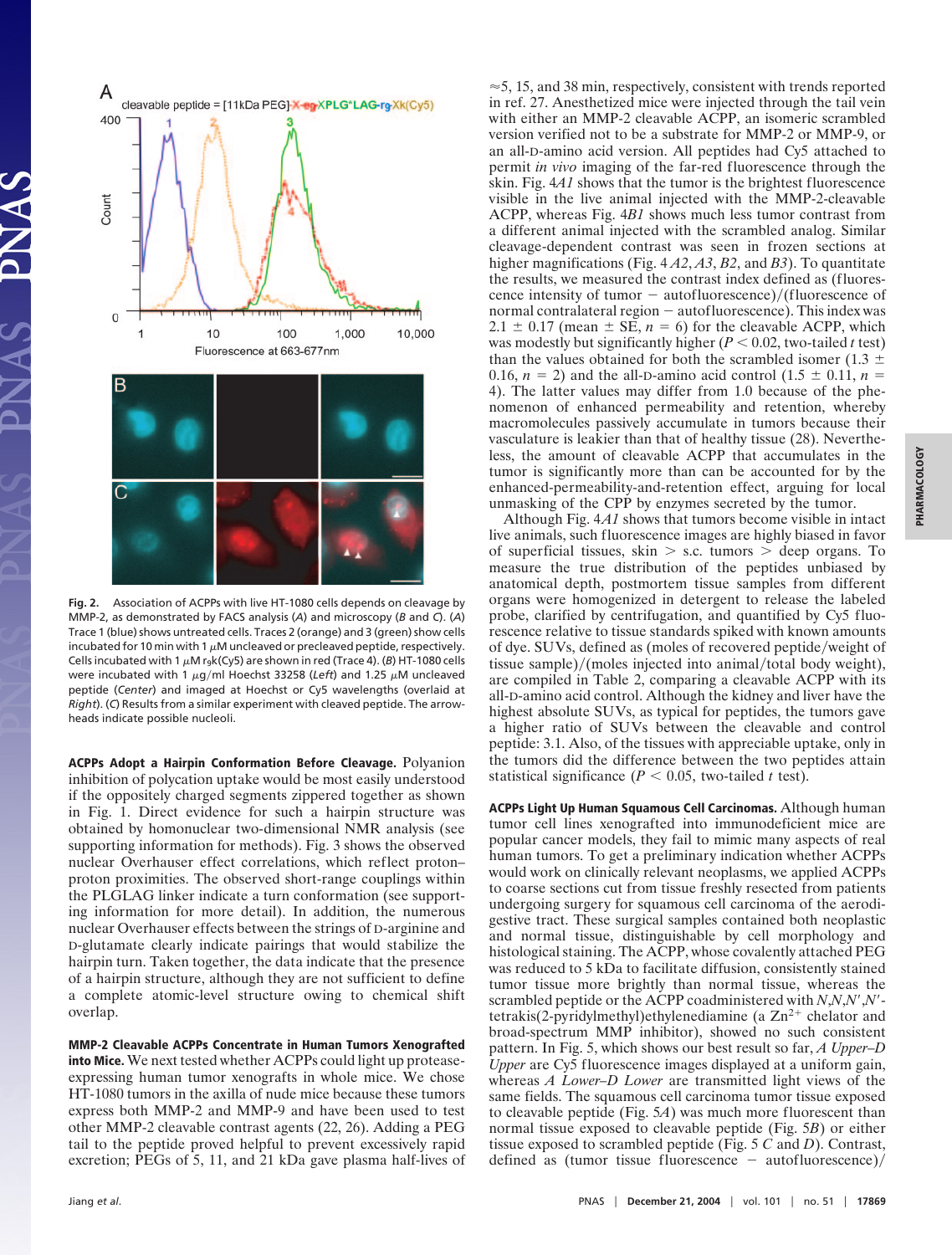## **Table 1. Effect of different linkers and acidic inhibitory domains on ACPP association with Jurkat and HT-1030 cells assayed by flow cytometry**

| Sequence                                                   | Uptake before<br>cleavage | Uptake after<br>cleavage (reagent) | Increase caused<br>by cleavage |
|------------------------------------------------------------|---------------------------|------------------------------------|--------------------------------|
| EEEEEDDDDK*AXRRRRRRRRRXC(FI)                               | 0.18                      | $2.4$ (EK)                         | 13                             |
| EEEEEDDDDK*ARRRRRRRRRXC(FI)                                | 0.07                      | $1.2$ (EK)                         | 17                             |
| EDDDDK*AXRRRRRRRRRXC(FI)                                   | 0.30                      | $2.3$ (EK)                         | 8                              |
| EEDDDDK*ARXRRXRRXRRXRRXC(FI)                               | 0.015                     | $0.11$ (EK)                        | 7                              |
| DDDDDDK*ARRRRRRRRXC(Fl)                                    | 0.05                      | $0.77$ (EK)                        | 16                             |
| EEDDDDK*AXrrrrrrrrXC(Fl)                                   | 0.07                      | $1.2$ (EK)                         | 17                             |
| eeeeeeXPLG*LAGrrrrrrrrrXc(Fl) 10 min                       | 0.086, 0.034              | $1.3, 1.3$ (MMP-2)                 | 16, 39                         |
| eeeeeeXPLG*LAGrrrrrrrrXc(Fl) 60 min                        | 0.11                      | 2.1 (MMP-2)                        | 19                             |
| UeeeeeeeeXPLG*LAGrrrrrrrrrXk(Fl)                           | 0.006                     | 0.74 (MMP-2)                       | 123                            |
| eeeeeeXPLG*LAGrrrrrrrrrXc(Cy5)                             | <sub>nc</sub>             | nc (MMP-2)                         | 36                             |
| UeeeeeeXPLG*LAGrrrrrrrrrXc(Cy5)                            | <sub>nc</sub>             | nc (MMP-2)                         | 20                             |
| UeeeeeeeeXPLG*LAGrrrrrrrrrXk(Cy5.5)                        | <sub>nc</sub>             | nc (MMP-2)                         | 17                             |
| [11-kDa PEG]XeeeeeeeeeXPLG*LAGrrrrrrrrrXk(Cy5)             | 0.012, 0.10               | $0.82, 2.1$ (MMP-2)                | 68, 21                         |
|                                                            | 0.10                      | 1.87 (MMP-9)                       | 18                             |
| [11-kDa PEG]XeeeeeeeeeXLALGPGrrrrrrrrrXk(Cy5) <sup>+</sup> | 0.019                     | $0.021$ (MMP-2)                    | 1.13                           |
|                                                            |                           | $0.020$ (MMP-9)                    | 1.07                           |
| Fl-XrrrrrrrrxPLG*LAGeeeeeee-βAla                           | 0.004                     | $0.06$ (MMP-2)                     | 16                             |
| Fl-XrrrrrrrrrXSGRS*Aeeeeeeee-βAla                          | 0.012                     | $0.05$ (uPA)                       | 4                              |
| eeeeeeXSGRS*AXrrrrrrrrrXc(Cy5)                             | nc.                       | nc (uPA)                           | 11                             |
| Fl-rrrrrrrrrc-*-ceeeeee <sup>#</sup>                       | 0.092                     | 0.72 (reduction)                   | 8                              |

For sequences, lowercase characters indicate p-amino acid. All peptides were amidated at C terminus. Values represent the results of triplicate experiments performed on the same day. Some entries have two values because the triplicate experiments were repeated on another day.

\*Cleavage site; U, succinoyl; X, 6-aminohexanoyl; Fl, fluorescein. Uptake before and after cleavage was measured by FACS, normalized to Fl-GGRRRRRRRRRR or rrrrrrrrrk(Cy5), except for some measurements not calibrated (nc) with respect to either reference peptide. EK, enterokinase; uPA, urokinase plasminogen activator.

†This scrambled control should be uncleavable, so the rightmost column refers to increase due to enzyme exposure rather than cleavage. ‡Disulfide-linked. In "ceeeeee," the N terminus is D-glu and the amidated C terminus is D-cys.

(normal tissue fluorescence  $-$  autofluorescence), was almost eight in this example. Contrast tended to be greatest where the tumor tissue had a high histologic grade of malignancy. An example in Fig. 5*A* is that the keratin pearl, characteristic of differentiated squamous epithelium (29), was less fluorescent than the surrounding tumor. The contrast averaged  $2.7 \pm 0.2$ (mean  $\pm$  SD) from two patients with relatively differentiated oral cavity/oropharynx tumors (low to moderate histologic grade of malignancy), whereas two high-grade laryngeal tumors gave more contrast,  $6.5 \pm 3.4$ . Also, lymphocytic granulation



**Fig. 3.** Nuclear Overhauser effects observed in two-dimensional NMR of a simple ACPP, succinyl-e<sub>8</sub>-XPLGLAG-r<sub>9</sub>-Xk, where *X* denotes 6-aminohexanoyl. Dashed red lines indicate observed nuclear Overhauser effects, and the green line highlights the peptide outline for clarity.

tissue was nearly as bright as the tumors themselves, possibly because of the release of MMPs from lymphocytes. Normal tissue immediately adjacent to tumor tissue was noticeably brighter than more remote normal tissue, possibly because of the presence of immune cells or to diffusion of the soluble proteases.



cleavable peptide = [11kDa PEG]-X-eg-XPLG\*LAG-rg-Xk(Cy5)



scrambled peptide = [11 kDa PEG]-X-eg-XLALGPG-rg-Xk(Cy5)

**Fig. 4.** HT-1080 tumor xenografts visualized with activatable CPPs. HT-1080 tumors were implanted into the mammary fat pad of nude mice and allowed to grow until they reached 5–7 mm in diameter. (*A1*) A live anesthetized animal imaged 50 min after injection with 6 nmol of cleavable peptide. (*A2* and *A3*) Tumor and muscle histology from a different animal killed 30 min after injection. (*B1*–*B3*) A similar experiment with the scrambled peptide. (Scale bars, 30  $\mu$ m.)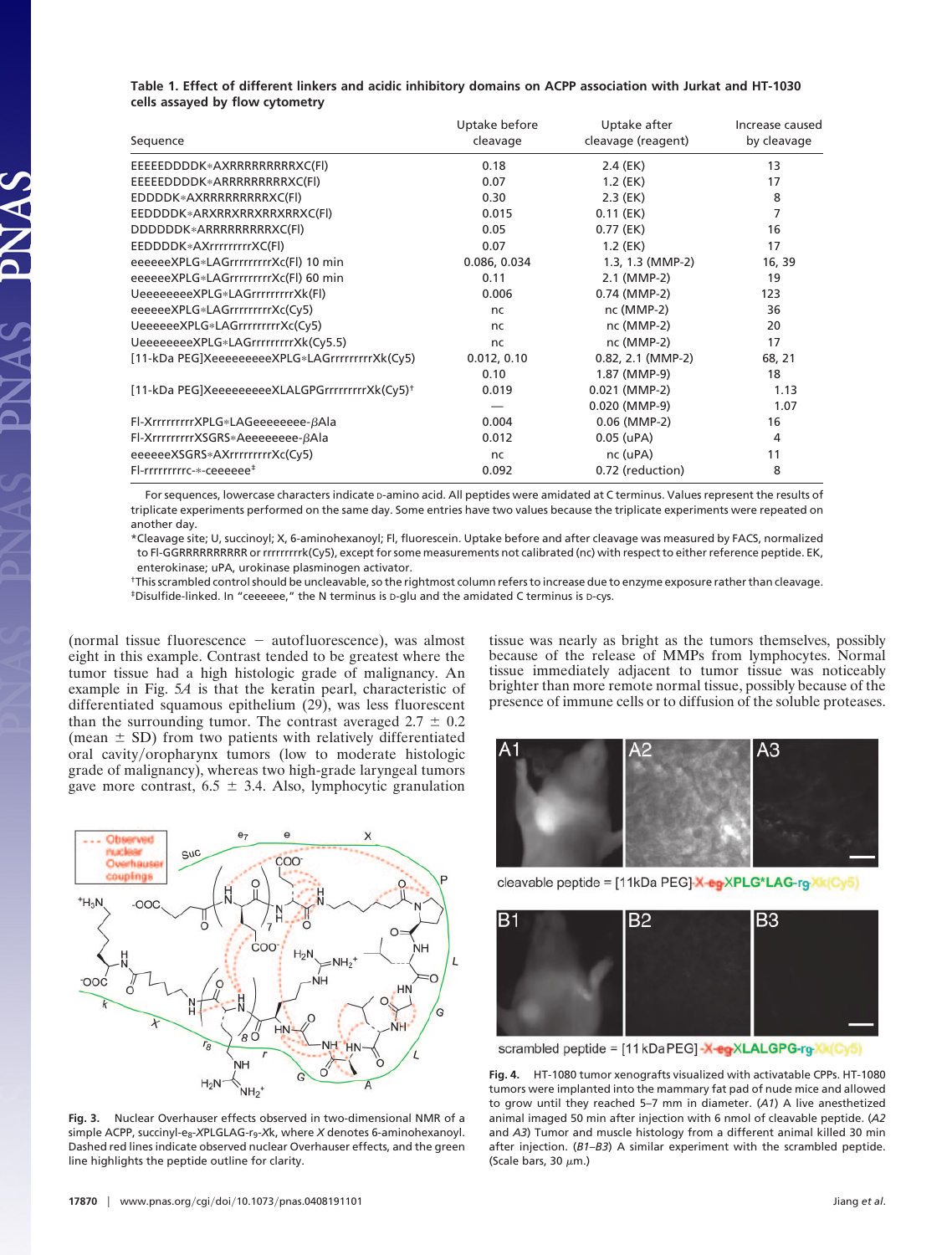|           | Table 2. SUVs (mean $\pm$ SD) 1 hr after injection of peptide |  |  |
|-----------|---------------------------------------------------------------|--|--|
| into mice |                                                               |  |  |

| Organ                 | Cleavable peptide | All-p-amino acid<br>control peptide |
|-----------------------|-------------------|-------------------------------------|
| Skin                  | $0.6 \pm 0.4$     | $0.2 \pm 0.3$                       |
| Muscle                | $0.2^{+}$         | $0.0^{+}$                           |
| <b>Brain</b>          | $0.2^{+}$         | $0.1 \pm 0.1$                       |
| Intestine             | $0.6 \pm 0.3$     | $0.4 \pm 0.4$                       |
| Liver                 | $1.2 \pm 0.5$     | $0.6 \pm 0.1$                       |
| Spleen                | $0.2^{+}$         | $0.0^{+}$                           |
| Colon                 | $0.9 \pm 0.3$     | $0.7 \pm 0.2$                       |
| Lung                  | $0.1 \pm 0.1$     | $0.0 \pm 0.1$                       |
| Plasma                | $1.4 \pm 0.1$     | $1.7 \pm 0.2$                       |
| Salivary              | $0.4 \pm 0.1$     | $0.3 \pm 0.1$                       |
| Kidney                | $5.3 \pm 0.6$     | $3.2 \pm 0.9$                       |
| Heart                 | $0.2 \pm 0.1$     | $0.0^{+}$                           |
| Pancreas              | $0.7 \pm 0.2$     | $0.2^{+}$                           |
| Tumors ( $P < 0.05$ ) | $1.3 \pm 0.4$     | $0.4 \pm 0.3$                       |

The cleavable peptide was [11-kDa PEG]-X-e<sub>9</sub>-XPLG\*LAG-r<sub>9</sub>-Xk(Cy5), and the uncleavable peptide was [11-kDa PEG]-X-e<sub>9</sub>-Xplglag-r<sub>9</sub>-Xk(Cy5).  $\dagger$ Standard deviation was <0.05 in these samples.

### **Discussion**

We believe the selective activation of CPPs has the following advantages: (*i*) It should be adaptable to a wide variety of imaging and therapeutic modalities, including radioactivity, because the payload or cargo need not have any particular spectroscopic properties. CPP-mediated uptake has already been demonstrated with gamma-ray emitters and MRI contrast agents as well as potential therapeutic agents (30). Close integration between imaging and therapy would thus be facilitated. Demonstration of ACPPs with nonoptical cargoes will be an important next step. (*ii*) Catalytic amplification is inherent; i.e., each protease molecule can cleave multiple substrate molecules, whereas each epitope can only bind one antibody at a time. (*iii*) ACPPs help deliver the cargo not just to the surface of the target cell but inside and to the nucleus, which is important for therapeutic payloads if not for *in vivo* imaging. (*iv*) Molecular masses can be varied over a wide range from quite small  $(\approx 18)$ aa or  $\approx$  2 kDa) up to nanoparticles of several nanometers in diameter (15, 16, 31). Depending on whether polymers are appended to the polyanionic versus polycationic portion, one can choose whether they are discarded or retained after linker cleavage. Excessive molecular mass has the disadvantage of decreasing penetration into solid tumors, particularly when they have high interstitial fluid pressure (29). (*v*) The highly modular substrates are synthesized by standard methods of peptide synthesis and bioconjugation, without requiring fermentation or high-level expression systems, yet they contain enormous scope for rational or combinatorial variation. (*vi*) The high content of D-amino acids should reduce immunogenicity, although this remains to be tested experimentally. Other guanidiniumdecorated nonpeptidic backbones, such as carbamates and peptoids, are known to be competent for cell uptake (32) and should be modulatable in analogy to the peptides discussed above. (*vii*) Extracellular proteases are mechanistically important in cancer (33), particularly in angiogenesis and metastasis, unlike many tumor antigens of unknown function. In principle, tumor cells that try to become resistant by down-regulating their proteases are likely to become less aggressive and metastatic. Also, there is some hope that multiple subtypes of cancers may converge upon up-regulating a relatively limited repertoire of proteases, giving each successful substrate a wider range of clinical indications. (*viii*) Proteases that are or can become extracellular are crucial to many other disease processes, including thrombosis, congestive heart failure, inflammation, neurodegeneration, and infectious pathogens (34–37). We are not even limited to proteases: Any conditions that sever the vetoing polyanion from the polycation (e.g., agents that reduce disulfide bonds) offer potential mechanisms for localization.

Our initial tests *in vivo* have all been with substrates for soluble proteases, such as MMP-2 and MMP-9, mainly because these MMPs have well established roles in metastasis and angiogenesis, clear substrate preferences, and commercial sources for *in*



Fig. 5. ACPP staining of surgically resected human squamous cell carcinoma tissue. Fresh tumor tissue was sliced in 1-mm slices and incubated in 1 µM cleavable (A) or uncleavable (B) peptide for 15 min, washed, and frozen. Sections (5  $\mu$ m) were taken for fluorescence microscopy by using a 10× objective, and tissue type was verified by hematoxylin/eosin stain. (A) The arrow indicates a differentiated keratin pearl. As a control, histologically normal tissue from the same patient was treated similarly with MMP-2 cleavable peptide (*C*) or scrambled peptide (*D*). (*C*) The arrow indicates a ring of invading tumor cells.